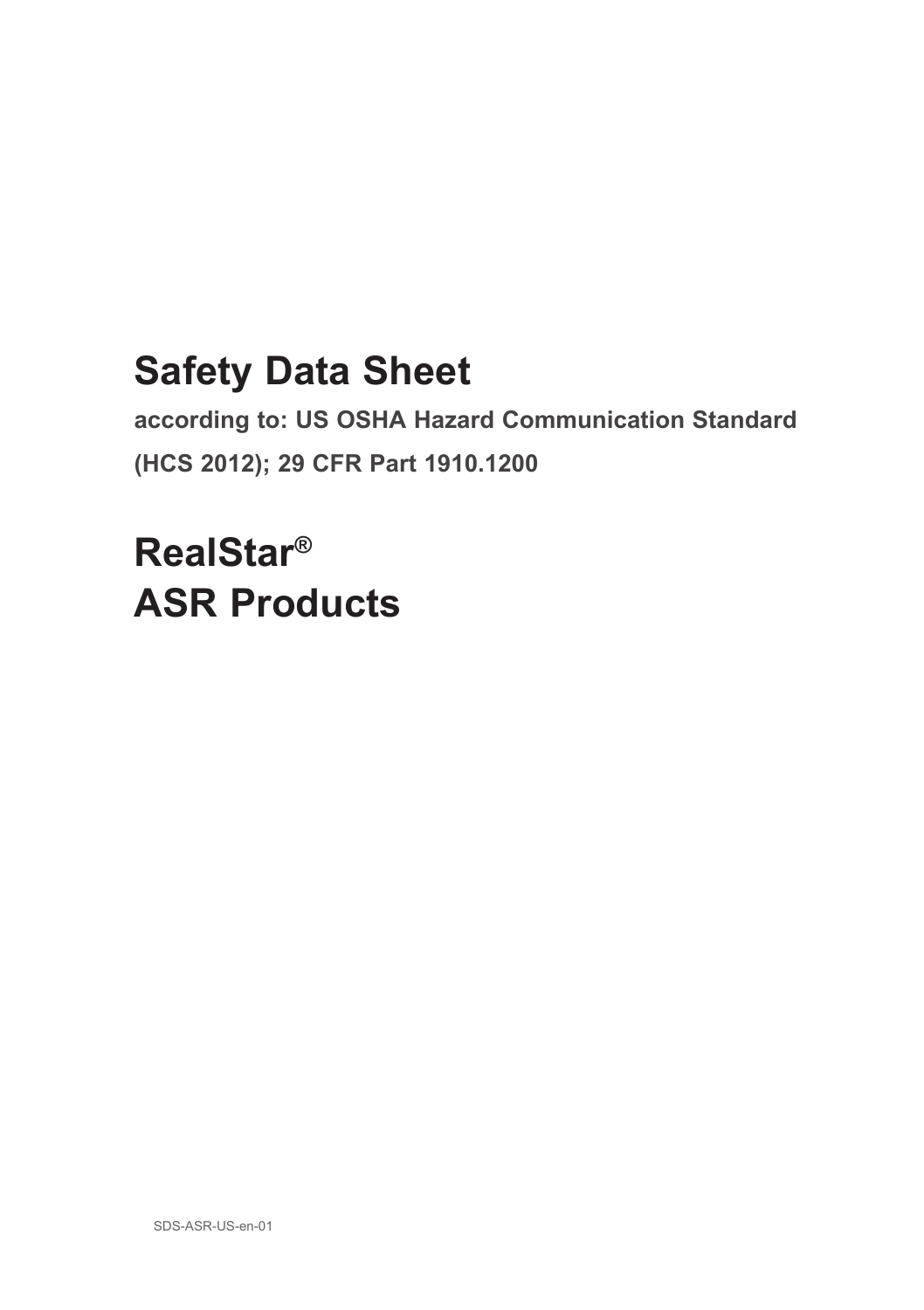# **Content**

| $\mathbf{1}$ . | <b>IDENTIFICATION OF THE SUBSTANCE/MIXTURE AND OF THE COMPANY 3</b> |
|----------------|---------------------------------------------------------------------|
| 2.             |                                                                     |
| 3.             |                                                                     |
| 4.             |                                                                     |
| 5.             |                                                                     |
| 6.             |                                                                     |
| 7.             |                                                                     |
| 8.             |                                                                     |
| 9.             |                                                                     |
| 10.            |                                                                     |
| 11.            |                                                                     |
| 12.            |                                                                     |
| 13.            |                                                                     |
| 14.            |                                                                     |
| 15.            |                                                                     |
| 16.            |                                                                     |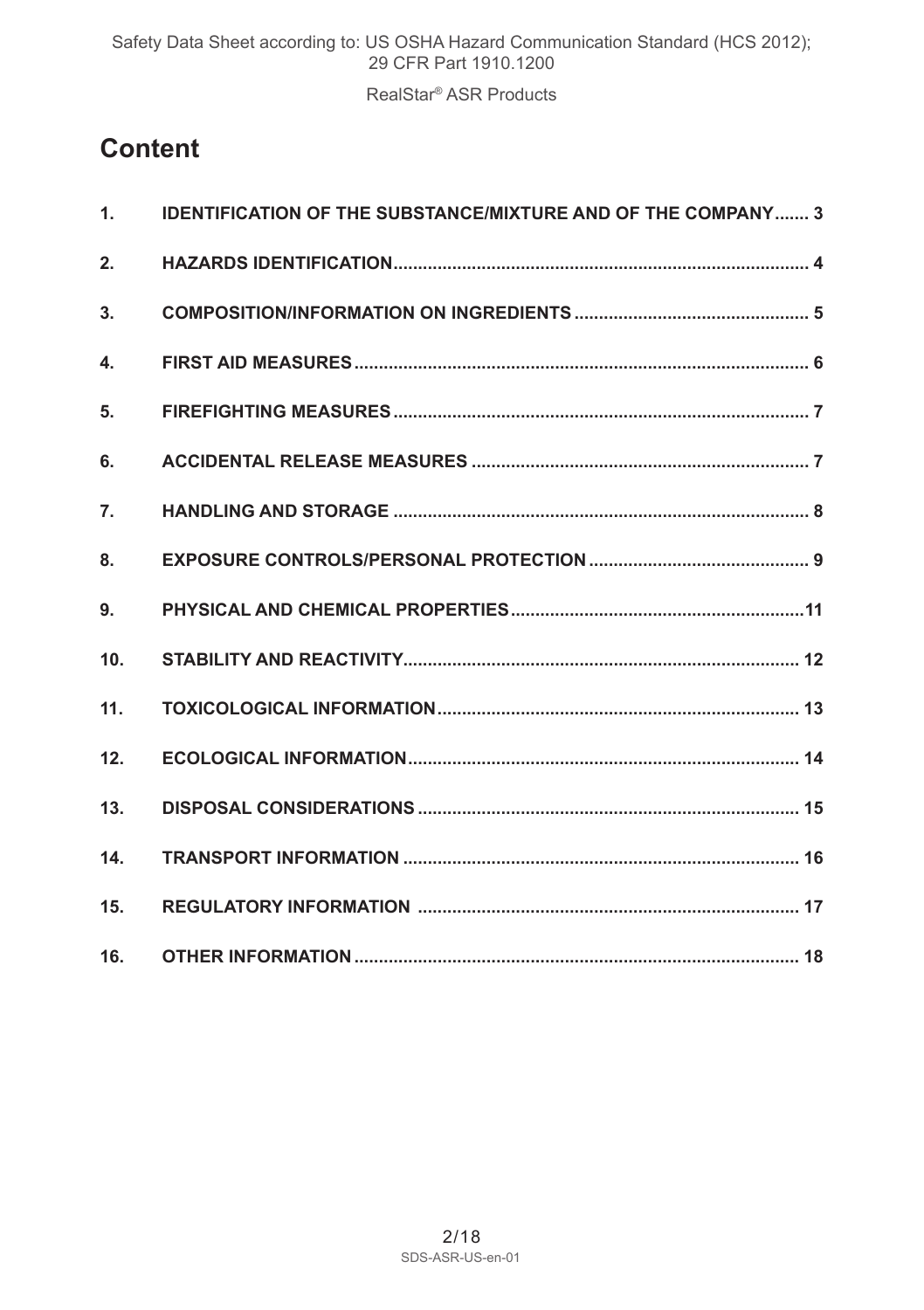# **1. IDENTIFICATION OF THE SUBSTANCE/MIXTURE AND OF THE COMPANY**

# **1.1 Product Identifier**

| Trade name:      | RealStar® ASR Adenovirus Primer, RealStar®<br>ASR Adenovirus Probe, RealStar® ASR BKV<br>Primer, RealStar® ASR BKV Probe, RealStar®<br>ASR CMV Primer, RealStar® ASR CMV Probe,<br>RealStar® ASR EBV Primer, RealStar® ASR<br>EBV Probe, RealStar® ASR HHV-6 Primer,<br>RealStar® ASR HHV-6 Probe, RealStar® ASR<br>HSV-1 Primer, RealStar® ASR HSV-1 Probe,<br>RealStar® ASR HSV-2 Primer. RealStar®<br>ASR HSV-2 Probe, RealStar® ASR JCV<br>Primer, RealStar® ASR JCV Probe, RealStar®<br>ASR Parvovirus B19 Primer, RealStar <sup>®</sup><br>ASR Parvovirus B19 Probe, RealStar® ASR<br>Trichomonas vaginalis Primer, RealStar® ASR<br>Trichomonas vaginalis Probe, RealStar® ASR<br>VZV Primer, RealStar® ASR VZV Probe |
|------------------|------------------------------------------------------------------------------------------------------------------------------------------------------------------------------------------------------------------------------------------------------------------------------------------------------------------------------------------------------------------------------------------------------------------------------------------------------------------------------------------------------------------------------------------------------------------------------------------------------------------------------------------------------------------------------------------------------------------------------|
| Product code(s): | 301093-01, 301093-11, 031093-01, 031093-11,<br>021093-01, 021093-11, 131093-01, 131093-11,<br>311093-01, 311093-11, 061093-01, 061093-11,<br>061093-02, 061093-12, 041093-01, 041093-11,<br>101093-01, 101093-11, 711093-01, 711093-11,<br>071093-01, 071093-11                                                                                                                                                                                                                                                                                                                                                                                                                                                              |

# **1.2 Relevant identified uses of the substance or mixture and uses advised against**

#### **1.2.1 Relevant identified uses**

Use of the substance/mixture: Laboratory chemicals.

#### **1.2.2 Uses advised against**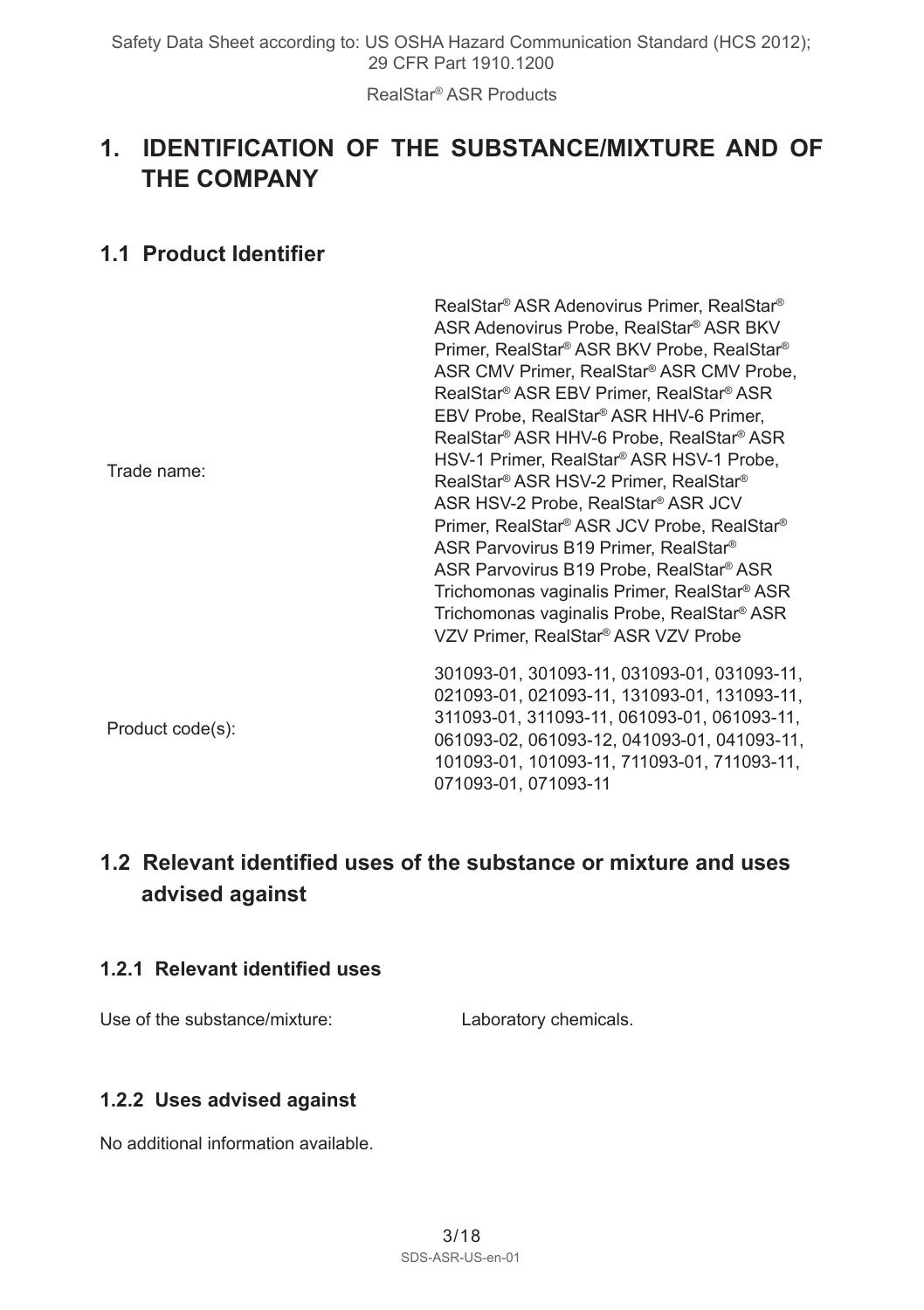RealStar® ASR Products

# **1.3 Details of the supplier of the safety data sheet**

#### **Supplier**

altona Diagnostics GmbH

Mörkenstr. 12

22767 Hamburg - GERMANY

T +49-40-54 80 67 60 - F +49-40-54 80 67 610

info@altona-diagnostics.com - www.altona-diagnostics.com

#### **Importer**

altona Diagnostics USA, Inc.

8120 Corporate Boulevard

Plain City, Ohio 43064

USA

### **1.4 Emergency telephone number**

Emergency number:  $+49-40-54806760$ 

# **2. HAZARDS IDENTIFICATION**

### **2.1 Classification of the substance or mixture**

Classification according to regulation US OSHA Hazard Communication Standard (HCS 2012); 29 CFR Part 1910.1200.

The product is not classified as dangerous to regulation US OSHA Hazard Communication Standard (HCS 2012); 29 CFR Part 1910.1200.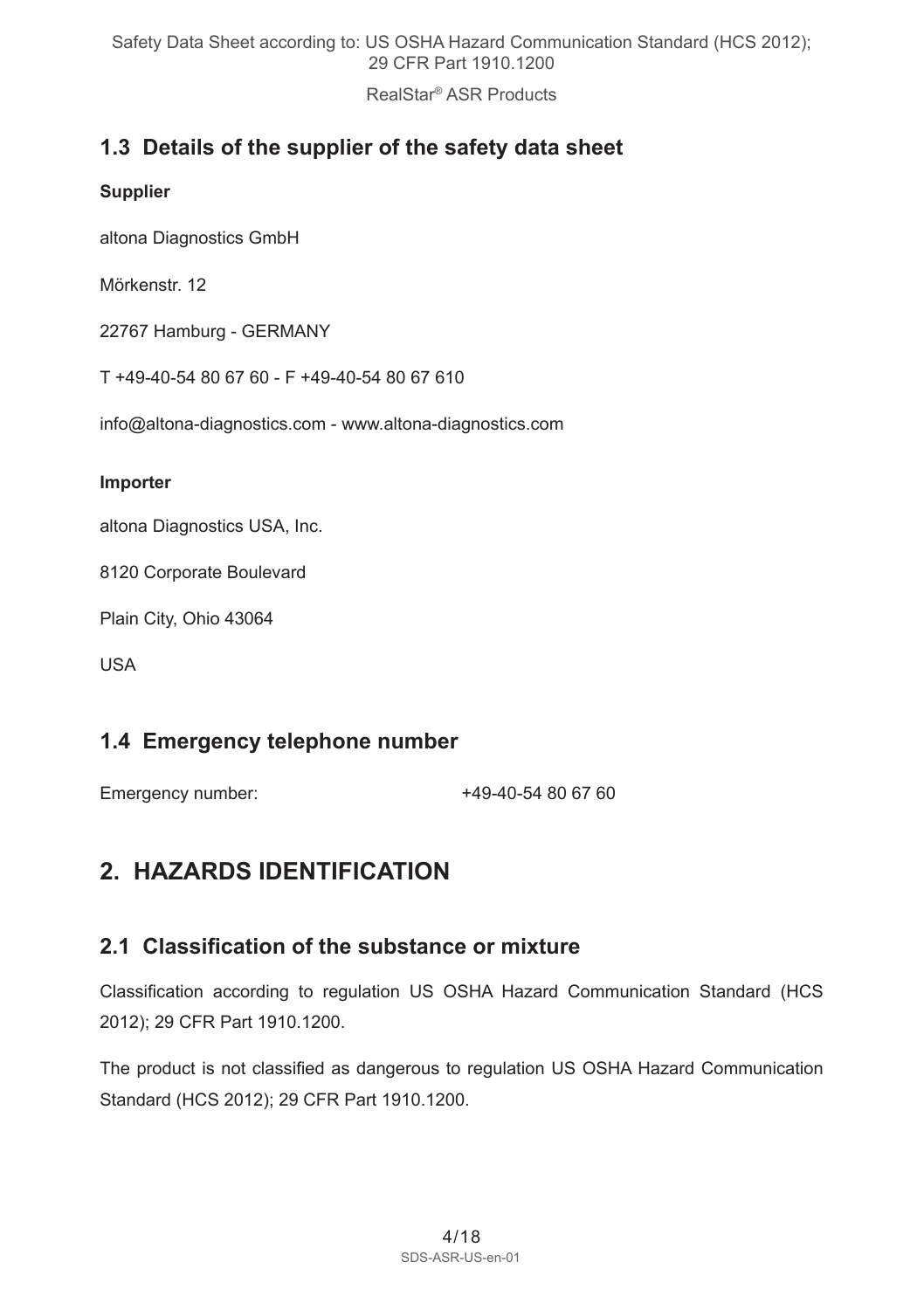RealStar® ASR Products

# **2.2 Label elements**

Labeling according to GHS (US): None.

Supplemental hazard information: None.

Special rules for supplemental label elements for certain mixtures: None.

Additional labeling: None.

# **2.3 Other hazards**

No additional information available.

# **2.4 Unknown acute toxicity (GHS US)**

Not applicable.

# **3. COMPOSITION/INFORMATION ON INGREDIENTS**

# **3.1 Substances**

Not applicable.

# **3.2 Mixtures**

| <b>Component</b>  | <b>Description of mixture</b> | <b>Hazardous ingredients</b> |
|-------------------|-------------------------------|------------------------------|
| <b>ASR Primer</b> | Aqueous solution              | None                         |
| ASR Probe         | Aqueous solution              | None                         |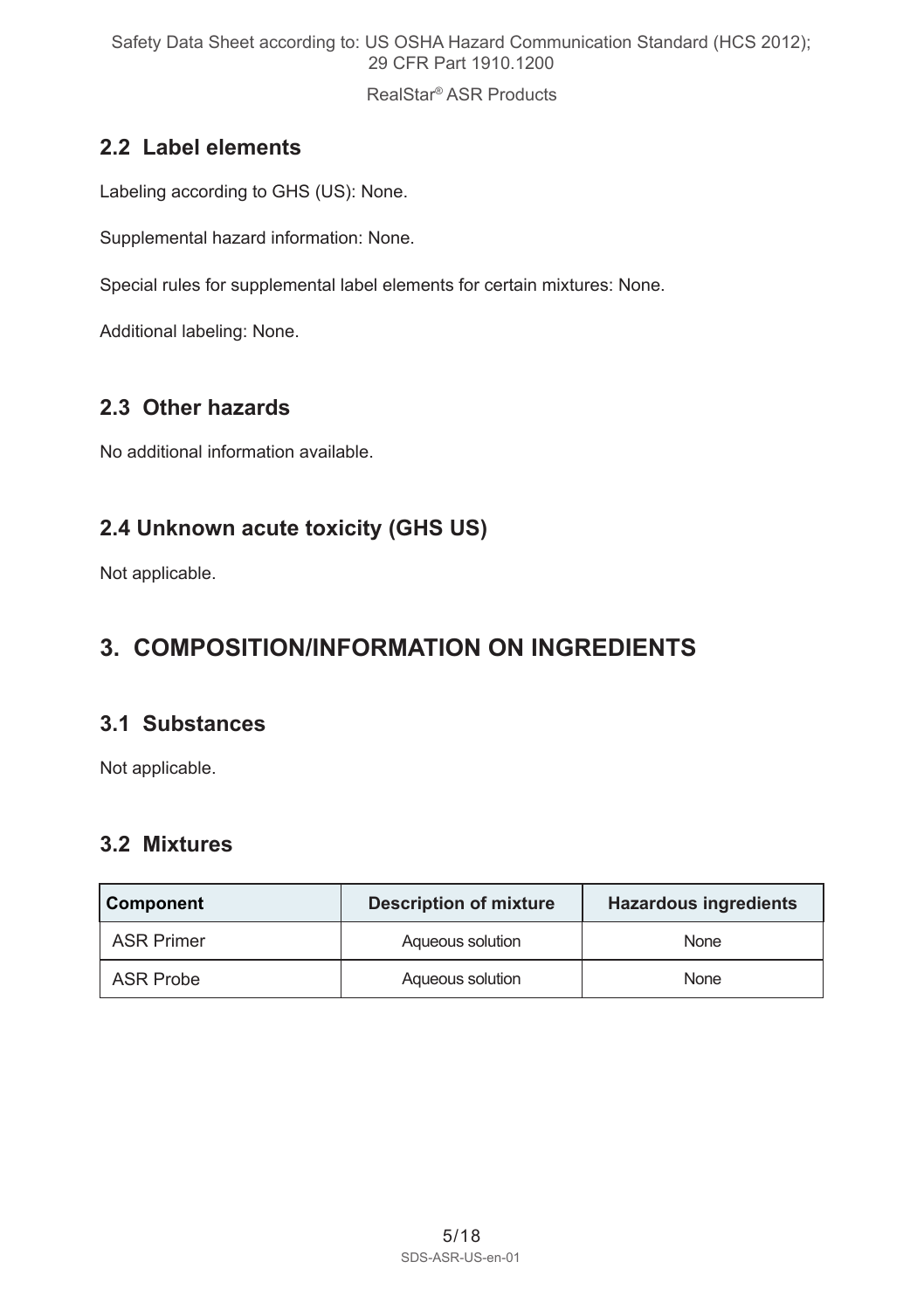RealStar® ASR Products

# **4. FIRST AID MEASURES**

### **4.1 Description of first aid measures**

First-aid measures after inhalation: Remove person to fresh air and keep comfortable for breathing. Call a doctor if you feel unwell.

First-aid measures after skin contact: Rinse skin with water/shower. Take off all contaminated clothing. Call a physician.

First-aid measures after eye contact: Rinse cautiously with water for several minutes. Remove contact lenses, if present and easy to do. Continue rinsing. Call a physician.

First-aid measures after ingestion: Rinse mouth. Do not induce vomiting. Call a physician.

# **4.2 Most important symptoms and effects, both acute and delayed**

| Symptoms/effects after skin contact: | No information available. |
|--------------------------------------|---------------------------|
| Symptoms/effects after eye contact:  | No information available. |
| Symptoms/effects after ingestion:    | No information available. |

# **4.3 Indication of any immediate medical attention and special treatment needed**

Treat symptomatically.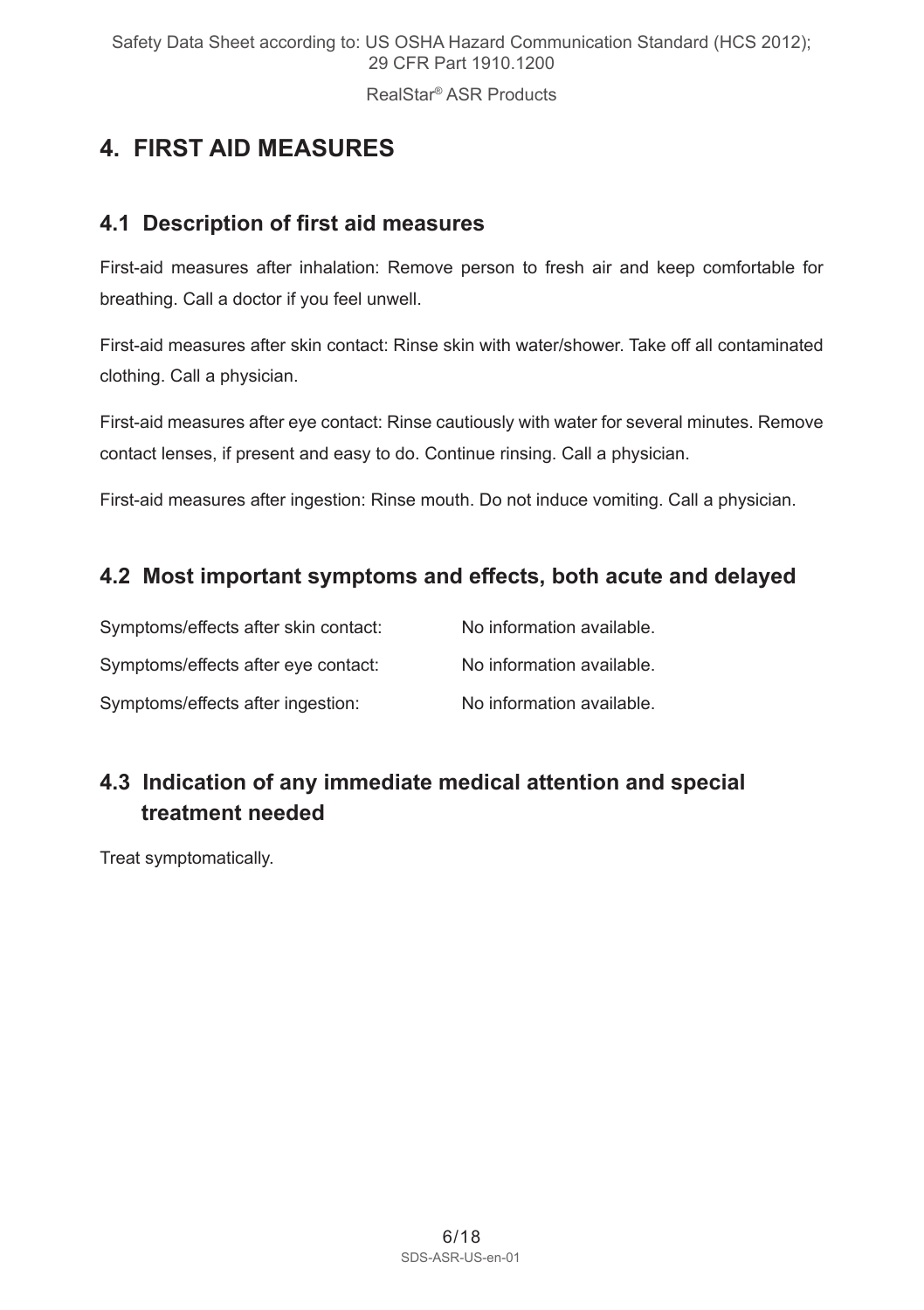# **5. FIREFIGHTING MEASURES**

# **5.1 Extinguishing media**

Suitable extinguishing media: Water spray, dry powder, foam, carbon dioxide.

Unsuitable extinguishing media: None.

### **5.2 Special hazards arising from the substance or mixture**

Hazardous decomposition products in case of fire: None.

# **5.3 Advice for firefighters**

In the event of a fire, wear full protective clothing and NIOSH-approved self-contained breathing apparatus with full face piece operated in the pressure demand or other positive pressure mode.

Other information: No additional information available.

# **6. ACCIDENTAL RELEASE MEASURES**

# **6.1 Personal precautions, protective equipment and emergency procedures**

#### **6.1.1 For non-emergency personnel**

Wear suitable protective equipment (including personal protective equipment referred to in section 8 of the safety data sheet) to prevent any contamination of skin, eyes and personal clothing.

#### **6.1.2 For emergency responders**

Protective equipment: Do not attempt to act without suitable protective equipment. For further information refer to section 8: "Exposure controls/personal protection".

> 7/18 SDS-ASR-US-en-01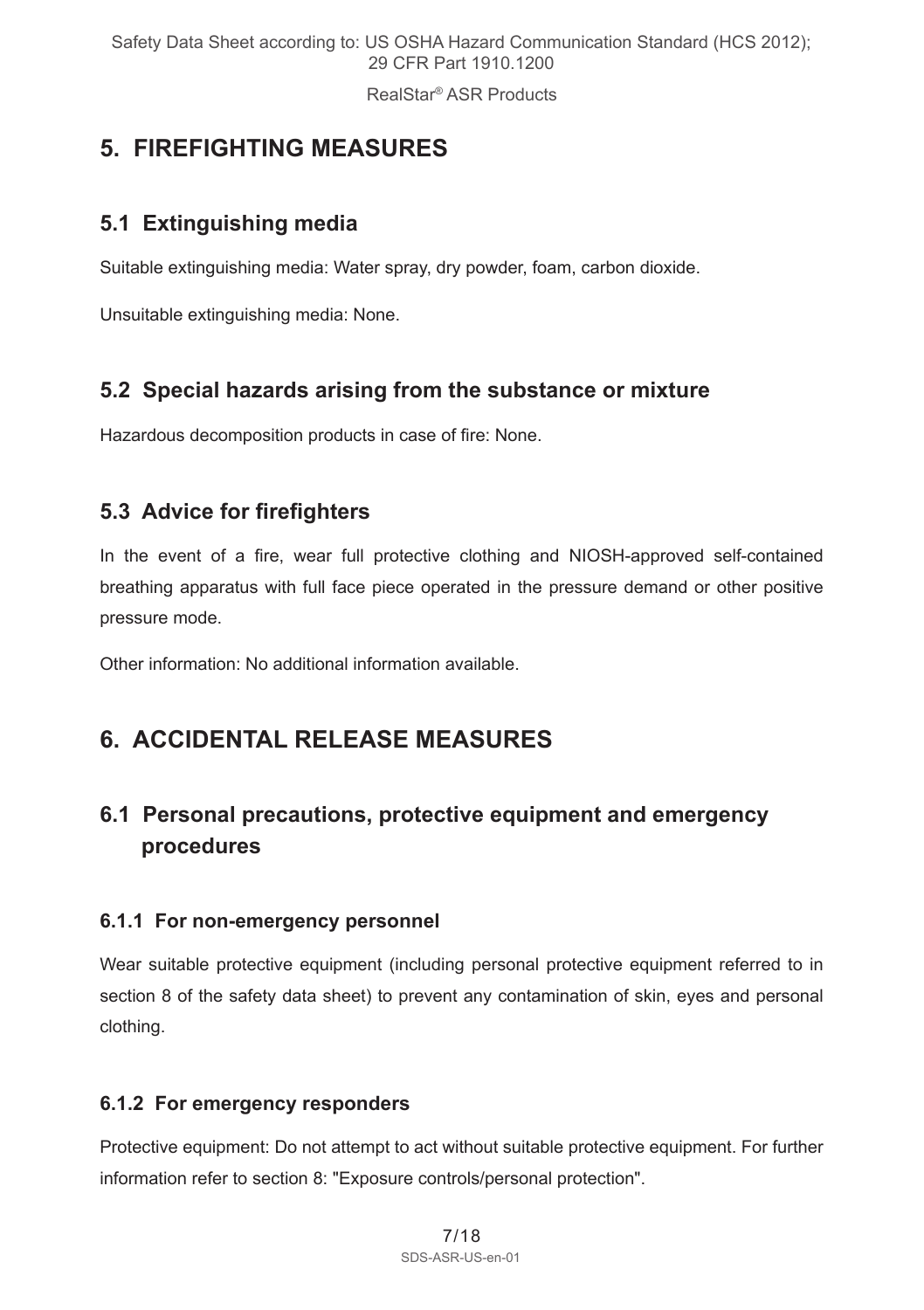RealStar® ASR Products

# **6.2 Environmental precautions**

Avoid sub-soil penetration. Prevent entry to sewers and public waters.

### **6.3 Methods and material for containment and cleaning up**

Methods for cleaning up: Take up liquid spill into absorbent material. Take up mechanically (sweeping, shoveling) and collect in suitable container for disposal.

Other information: Disposal must be done according to official regulations.

### **6.4 Reference to other sections**

Information for safe handling, refer to section 7. Concerning personal protective equipment to use, refer to section 8. For further information refer to section 13.

# **7. HANDLING AND STORAGE**

### **7.1 Precautions for safe handling**

**Precautions for safe handling:** No special handling advice required.

**Advice on general occupational hygiene:** Wash contaminated clothing before reuse. Do not eat, drink or smoke when using this product. Always wash hands after handling the product.

# **7.2 Conditions for safe storage, including any incompatibilities**

**Storage conditions:** Store locked up.

**Information about storage in one common storage facility:** Keep away from food, drink and animal feeding stuffs.

# **7.3 Specific end use(s)**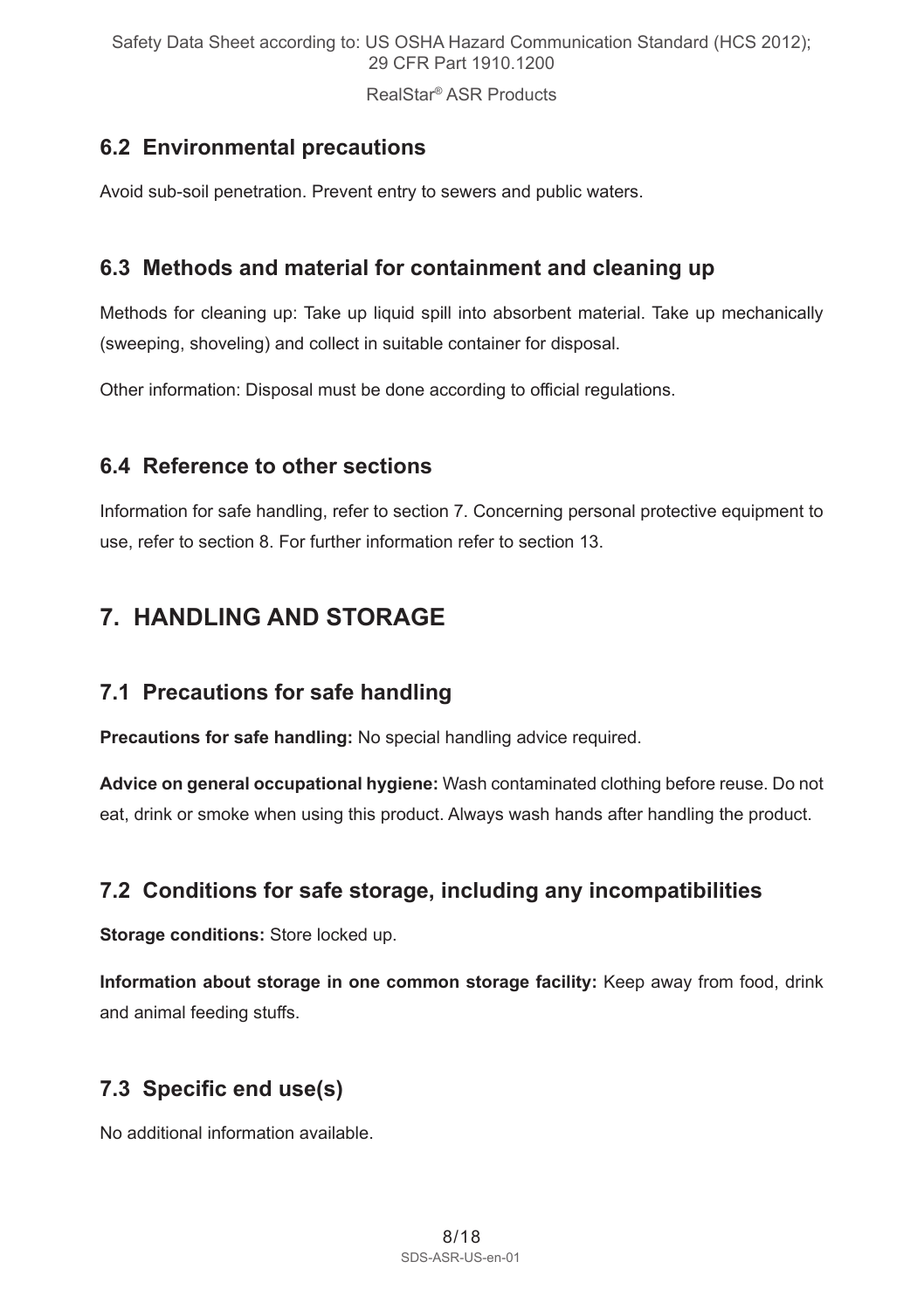RealStar® ASR Products

# **8. EXPOSURE CONTROLS/PERSONAL PROTECTION**

### **8.1 Control parameters**

#### **8.1.1 National occupational exposure and biological limit values**

No information available.

#### **8.1.2 Recommended monitoring procedures**

No additional information available.

#### **8.1.3 Air contaminations formed**

No additional information available.

#### **8.1.4 DNEL and PNEC**

No additional information available.

### **8.1.5 Control banding**

No additional information available.

# **8.2 Exposure controls**

#### **8.2.1 Appropriate engineering controls**

Ensure good ventilation of the work station.

#### **8.2.2 Environmental exposure controls**

Avoid release to the environment.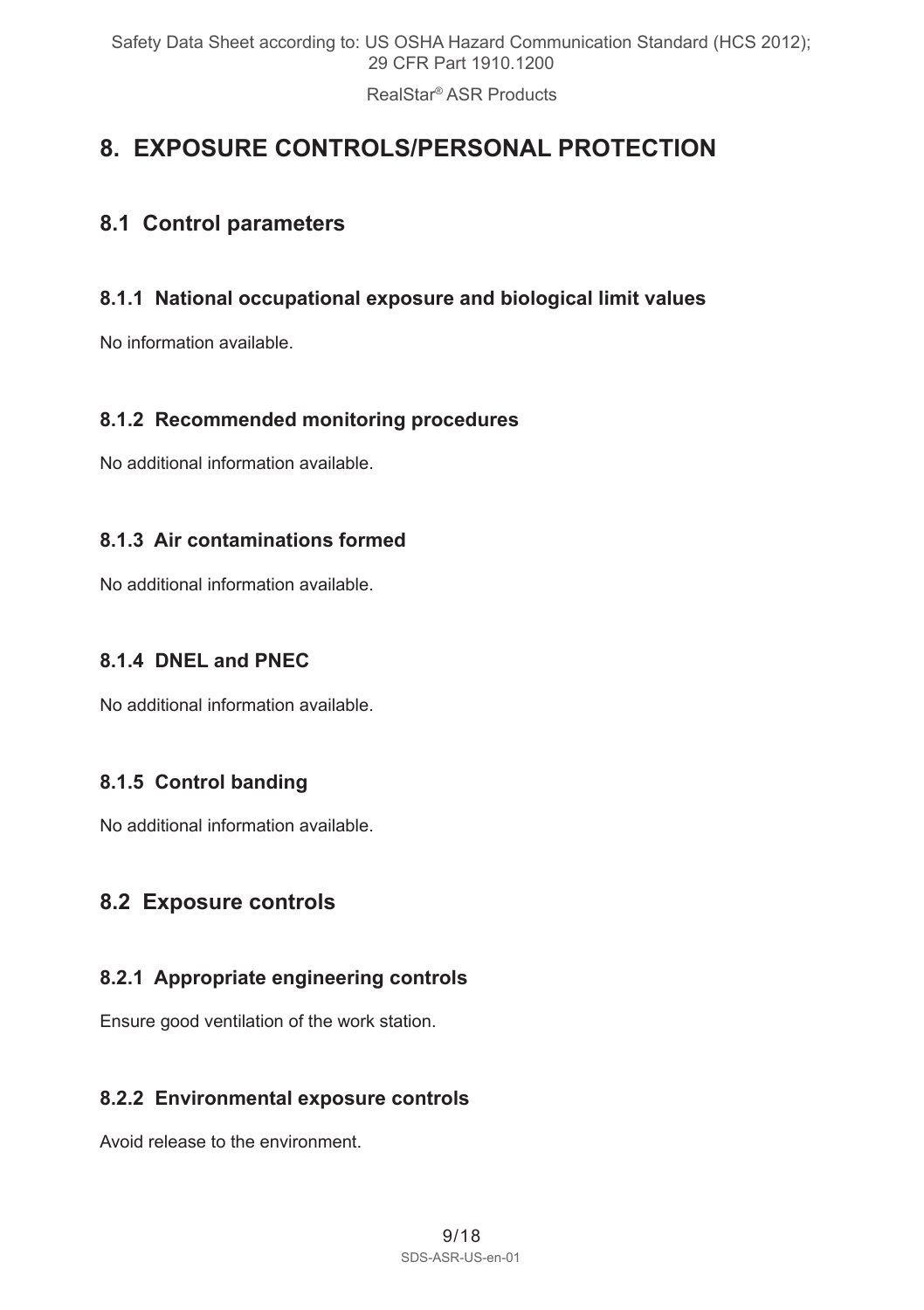# **8.3 Personal protection equipment**

### **8.3.1 Eye and face protection**

Wear closed safety glasses EN 166. Emergency eye wash fountains should be available in the immediate vicinity of any potential exposure.

### **8.3.2 Skin protection**

#### **Skin and body protection:**

Wear suitable protective clothing EN ISO 13688 EN 13034.

#### **Hand protection:**

Chemically resistant protective gloves. Nitrile rubber gloves EN 374. Choosing the proper glove is a decision that depends not only on the type of material, but also on other quality features, which differ for each manufacturer. Please follow the instructions related to the permeability and the penetration time provided by the manufacturer. Gloves must be replaced after each use and whenever signs of wear or perforation appear.

#### **8.3.3 Respiratory protection**

In case of vapor formation use adequate respirator EN 143. Breathing equipment is only to be used in order to handle the residual risk of short-term jobs if all other risk minimizing measures have been carried out e.g. retention and/or local exhaust.

#### **8.3.4 Thermal hazards**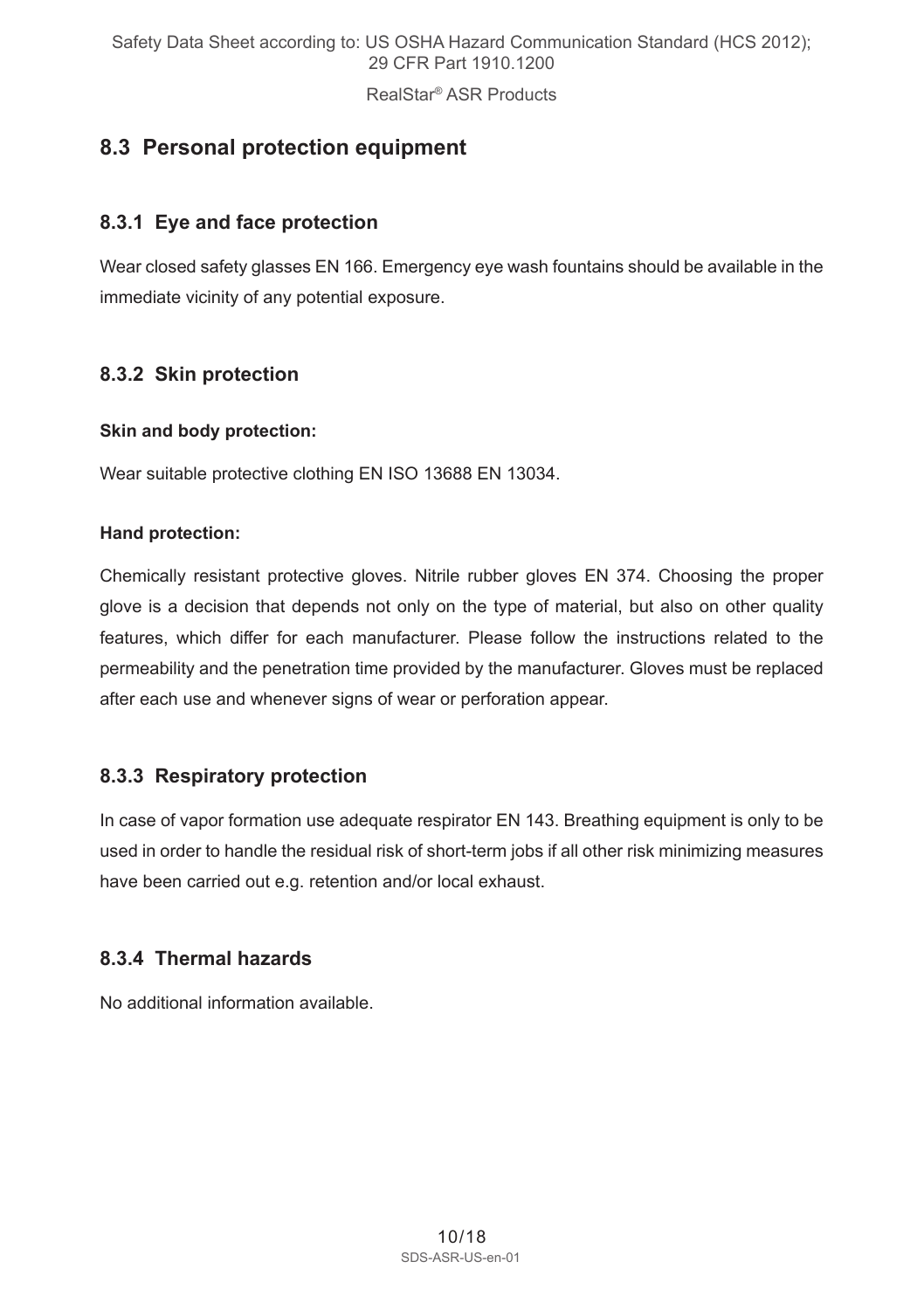# **9. PHYSICAL AND CHEMICAL PROPERTIES**

# **9.1 Information on basic physical and chemical properties**

|                                                    | <b>ASR Primer</b> | <b>ASR Probe</b>  |
|----------------------------------------------------|-------------------|-------------------|
| <b>Physical state</b>                              | Liquid            | Liquid            |
| Color                                              | Colorless         | Colorless         |
| Odor                                               | No data available | No data available |
| <b>Odor threshold</b>                              | No data available | No data available |
| pH                                                 | No data available | No data available |
| <b>Melting point</b>                               | No data available | No data available |
| <b>Freezing point</b>                              | No data available | No data available |
| <b>Boiling point</b>                               | No data available | No data available |
| <b>Flash point</b>                                 | No data available | No data available |
| Relative evaporation rate*                         | No data available | No data available |
| Flammability (solid, gas)                          | Not flammable     | Not flammable     |
| Vapor pressure                                     | No data available | No data available |
| Relative vapor desnsity at<br>20 °C                | No data available | No data available |
| <b>Relative density</b>                            | No data available | No data available |
| <b>Density</b>                                     | No data available | No data available |
| <b>Solubility</b>                                  | Soluble in water  | Soluble in water  |
| partition coefficient<br>n-octanol/water (log pow) | No data available | No data available |
| Auto-ignition temperature                          | No data available | No data available |
| <b>Decomposition temperature</b>                   | No data available | No data available |
| <b>Viscosity, kinematic</b>                        | No data available | No data available |
| <b>Viscosity, dynamic</b>                          | No data available | No data available |
| <b>Explosion limits</b>                            | No data available | No data available |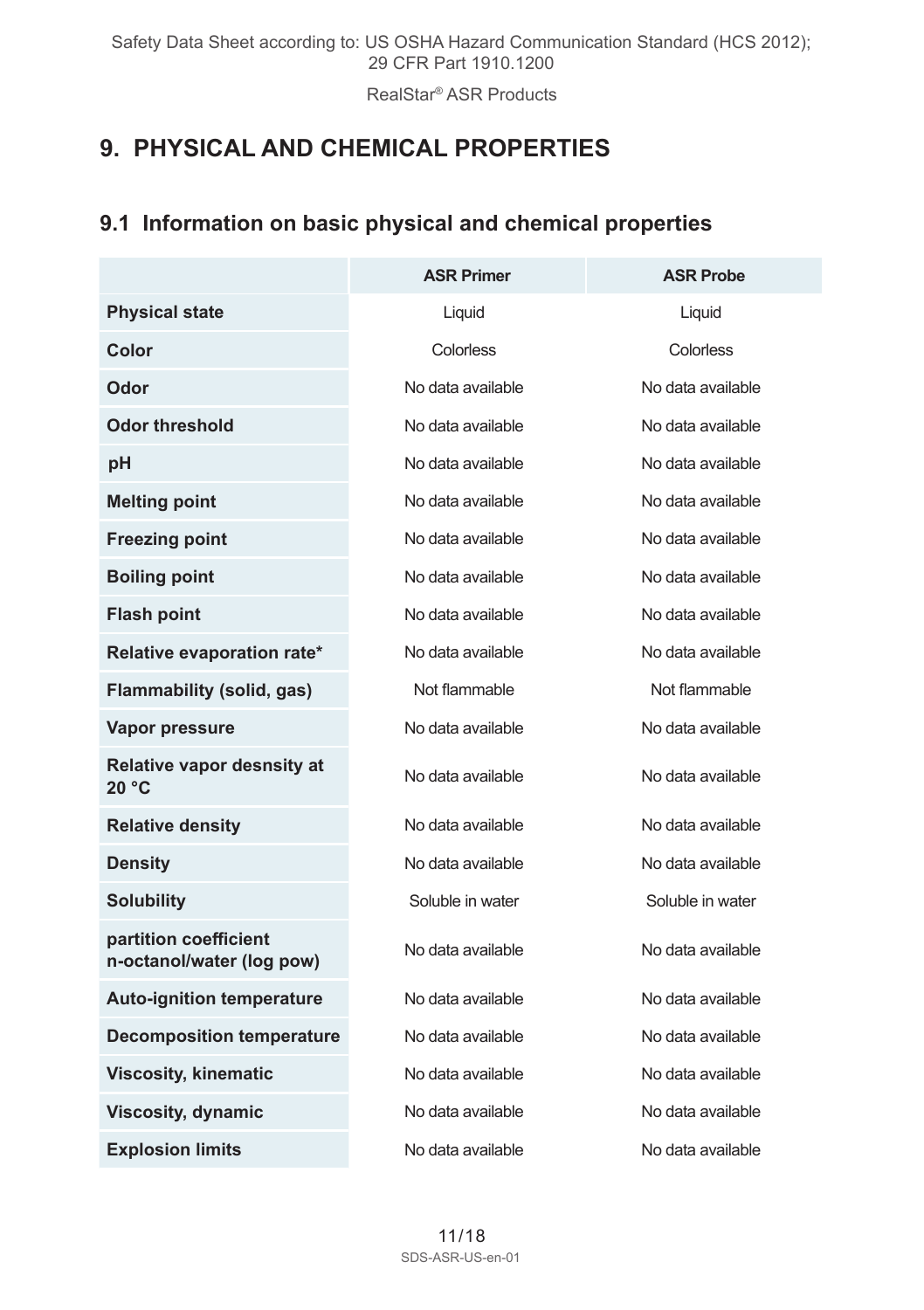RealStar® ASR Products

|                             | <b>ASR Primer</b>      | <b>ASR Probe</b>       |
|-----------------------------|------------------------|------------------------|
| <b>Explosive properties</b> | Not explosive          | Not explosive          |
| <b>Oxidizing properties</b> | Non oxidizing material | Non oxidizing material |

 $*$  (Butyl acetate = 1)

# **9.2 Other information**

#### **9.2.1 Information with regard to physical hazard classes**

No additional information available.

#### **9.2.2 Other safety characteristics**

No additional information available.

# **10. STABILITY AND REACTIVITY**

### **10.1 Reactivity**

The product is non-reactive under normal conditions of use, storage and transport.

### **10.2 Chemical stability**

Stable under normal conditions.

#### **10.3 Possibility of hazardous reactions**

No dangerous reactions known under normal conditions of use.

### **10.4 Conditions to avoid**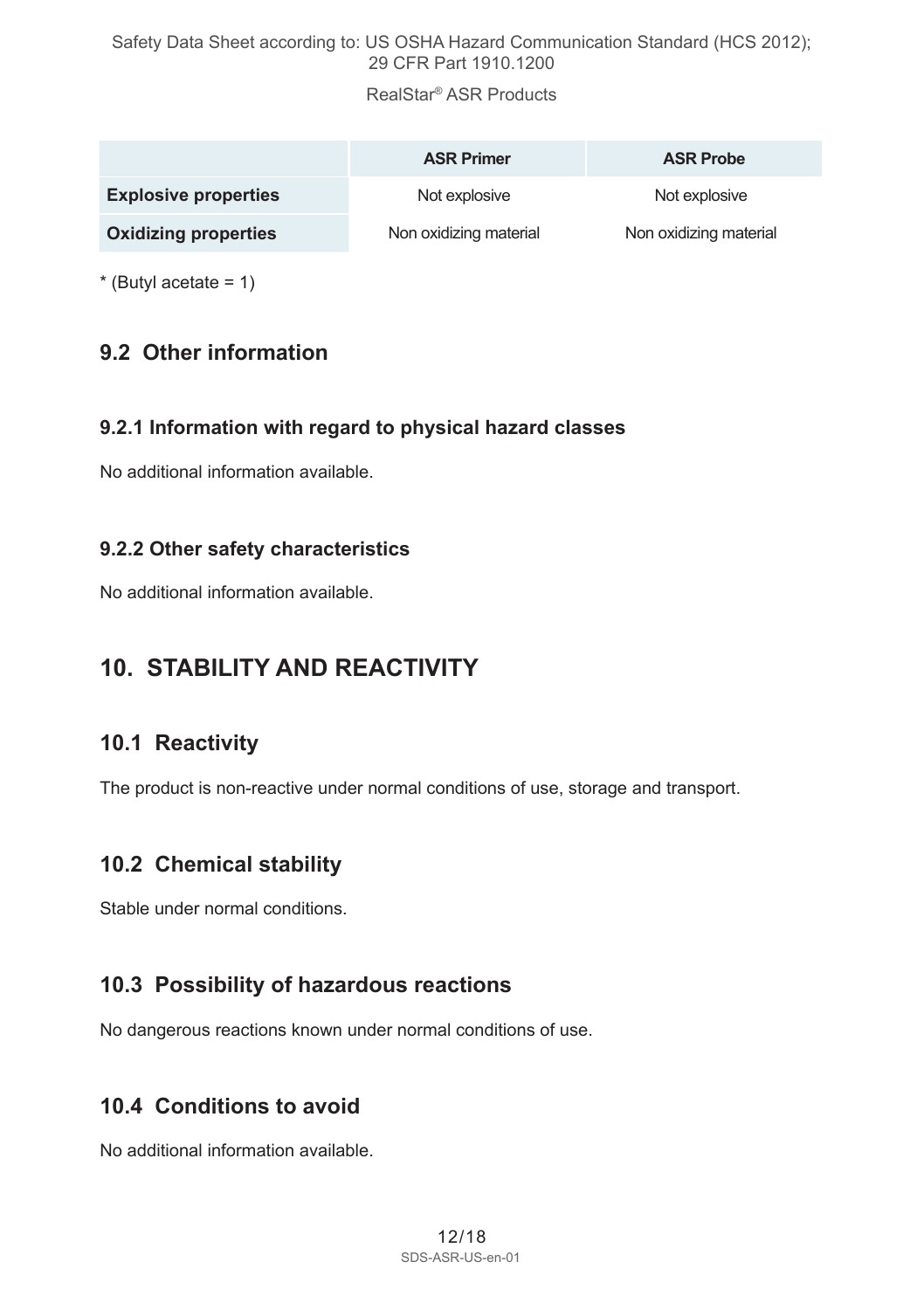RealStar® ASR Products

# **10.5 Incompatible materials**

No additional information available.

### **10.6 Hazardous decomposition products**

Under normal conditions of storage and use, hazardous decomposition products should not be produced.

# **11. TOXICOLOGICAL INFORMATION**

### **11.1 Information on toxicological effects**

| Acute toxicity (oral):             | No information available.                                                             |
|------------------------------------|---------------------------------------------------------------------------------------|
| Acute toxicity (dermal):           | No information available.                                                             |
| Acute toxicity (inhalation):       | No information available.                                                             |
| Skin corrosion/irritation:         | No information available.                                                             |
| Serious eye damage/irritation:     | No information available.                                                             |
| Respiratory or skin sensitization: | Not classified (Based on available data, the<br>classification criteria are not met). |
| Germ cell mutagenicity:            | Not classified (Based on available data, the<br>classification criteria are not met). |
| Carcinogenicity:                   | Not classified (Based on available data, the<br>classification criteria are not met). |
| Reproductive toxicity:             | Not classified (Based on available data, the<br>classification criteria are not met). |
| STOT-single exposure:              | Not classified (Based on available data, the<br>classification criteria are not met). |
| STOT-repeated exposure:            | Not classified (Based on available data, the<br>classification criteria are not met). |
| Aspiration hazard:                 | Not classified (Based on available data, the<br>classification criteria are not met). |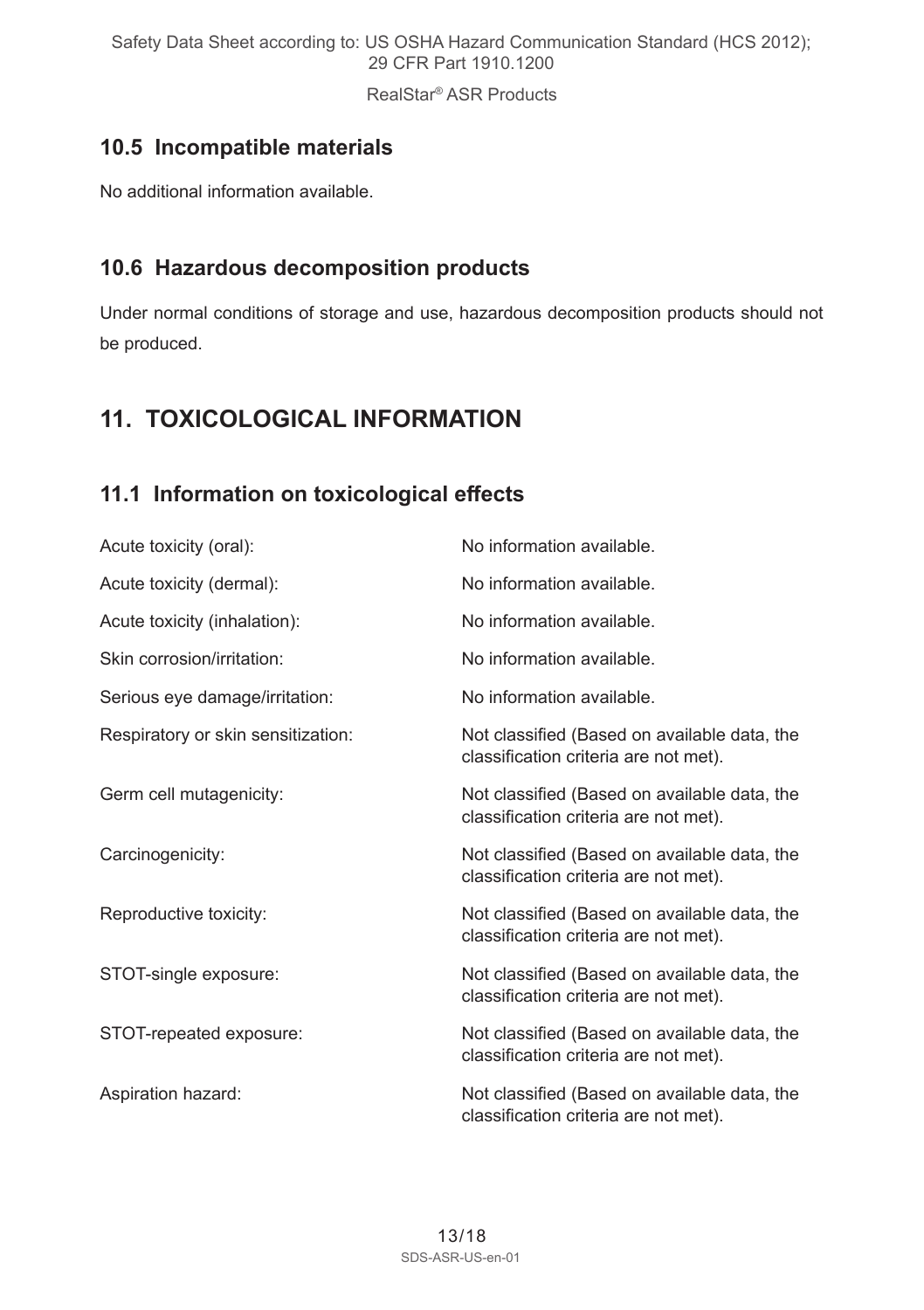RealStar® ASR Products

# **12. ECOLOGICAL INFORMATION**

# **12.1 Toxicity**

| Ecology - general:        | No information available.                                                             |
|---------------------------|---------------------------------------------------------------------------------------|
| Acute aquatic toxicity:   | Not classified (Based on available data, the<br>classification criteria are not met). |
| Chronic aquatic toxicity: | Not classified (Based on available data, the<br>classification criteria are not met). |

### **12.2 Persistence and degradability**

No additional information available.

# **12.3 Bioaccumulative potential**

No additional information available.

### **12.4 Mobility in soil**

No additional information available.

### **12.5 Endocrine disrupting properties**

No additional information available.

# **12.6 Other adverse effects**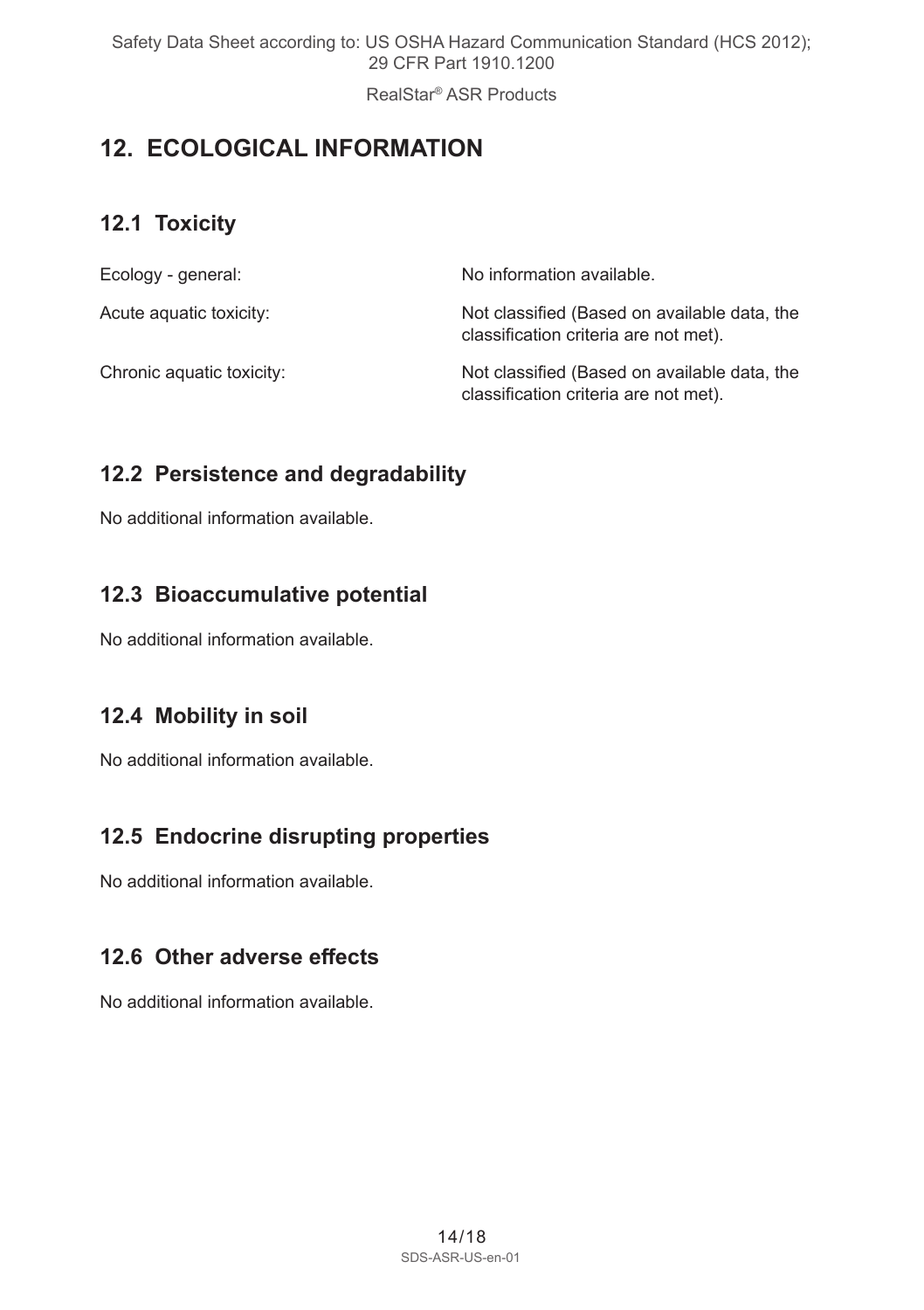# **13. DISPOSAL CONSIDERATIONS**

# **13.1 Waste treatment methods**

Disposal must be done according to official regulations. Do not dispose of with domestic waste. Do not discharge into drains or the environment.

Packaging disposal must be made in accordance with local waste management regulations. Non-contaminated packaging materials may be recycled. Contact your local service providers for further information.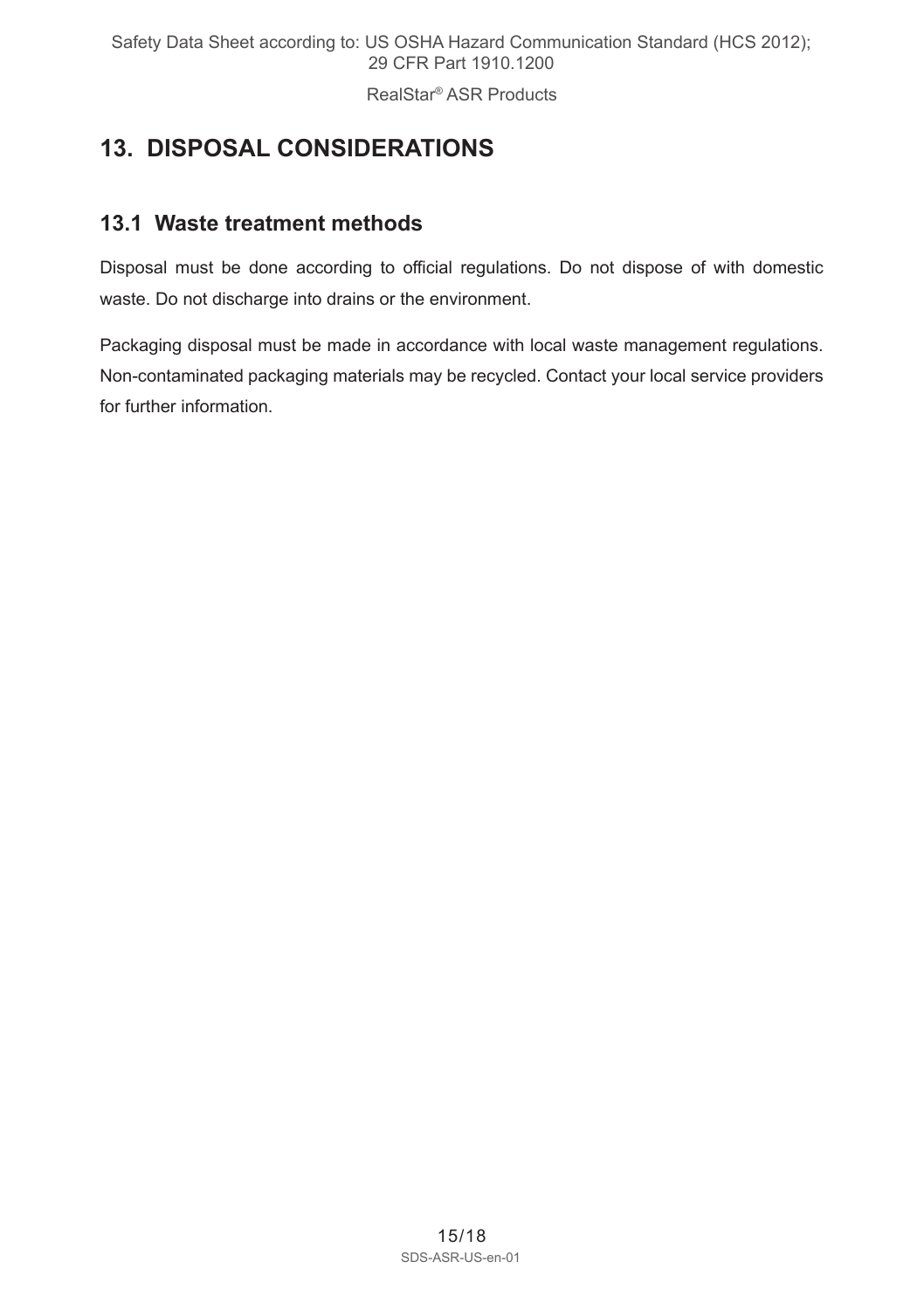RealStar® ASR Products

# **14. TRANSPORT INFORMATION**

In accordance with DOT / IATA / IMDG.

# **14.1 UN-No. (DOT / IATA / IMDG)**

None.

# **14.2 Proper shipping name (DOT / IATA / IMDG)**

None.

# **14.3 Transport hazard class (DOT / IATA / IMDG)**

Not regulated for transport.

# **14.4 Packing group (DOT / IATA / IMDG)**

None.

# **14.5 Environmental hazards**

None.

# **14.6 Special precautions for user**

None.

# **14.7 Transport in bulk according to Annex II of MARPOL 73/78 and the IBC Code**

Not applicable.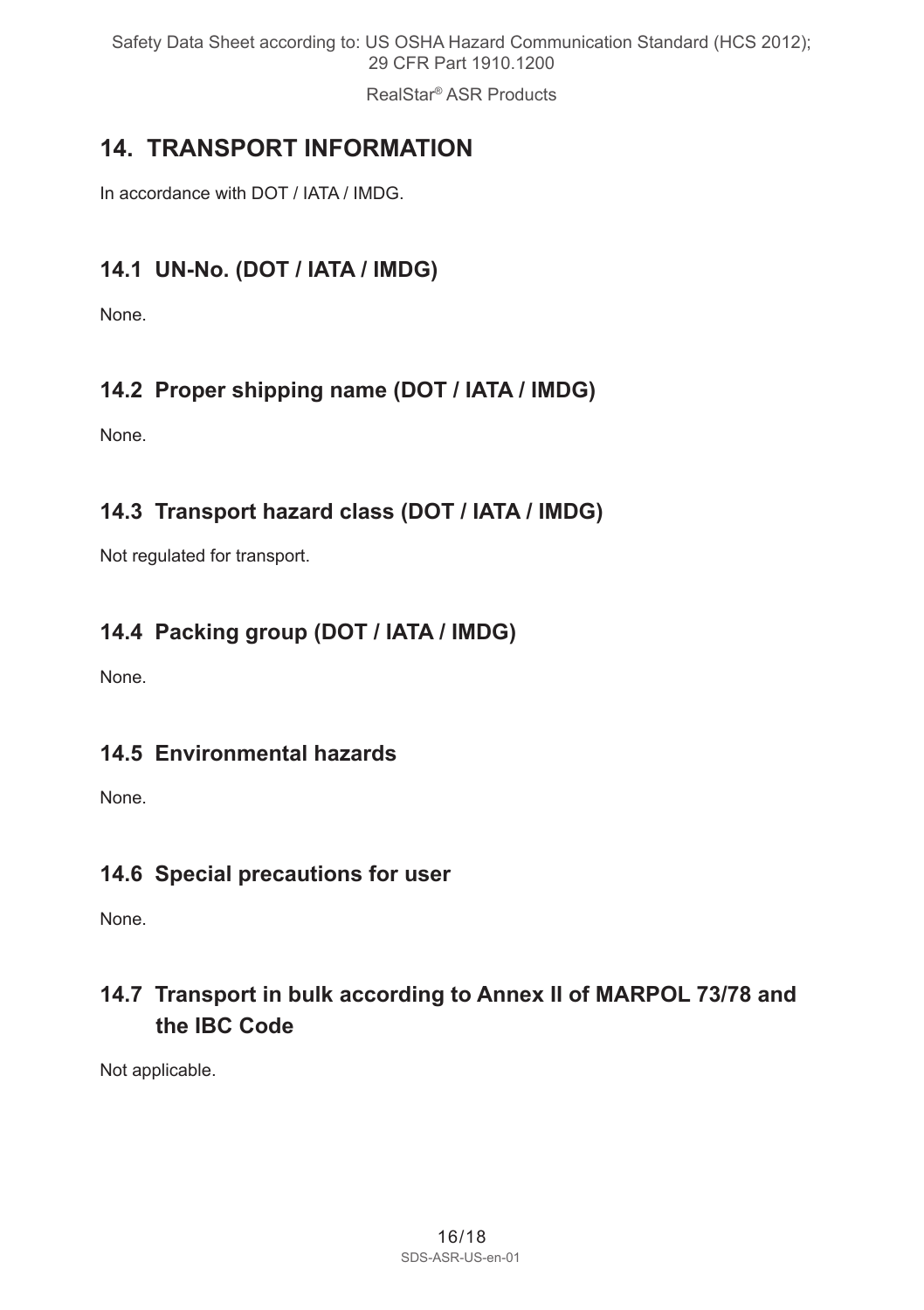# **15. REGULATORY INFORMATION**

# **15.1 Safety, health and environmental regulations/legislation specific for the substance or mixture**

### **15.1.1 US Federal regulations**

All components of this product are listed, or excluded from listing, on the United States Environmental Protection Agency Toxic Substances Control Act (TSCA) inventory.

This product or mixture is not known to contain a toxic chemical or chemicals in excess of the applicable de minimis concentration as specified in 40 CFR §372.38(a) subject to the reporting requirements of section 313 of Title III of the Superfund Amendments and Reauthorization Act 1986 and 40 CFR Part 372.

Other information, restriction and prohibition regulations: No additional information available.

#### **15.1.2 International regulations**

No additional information available.

#### **15.1.3 US State regulations**

California Proposition 65 - This product does not contain any substances known to the state of California to cause cancer, developmental and/or reproductive harm.

### **15.2 Chemical safety assessment**

A chemical safety assessment has not been carried out.